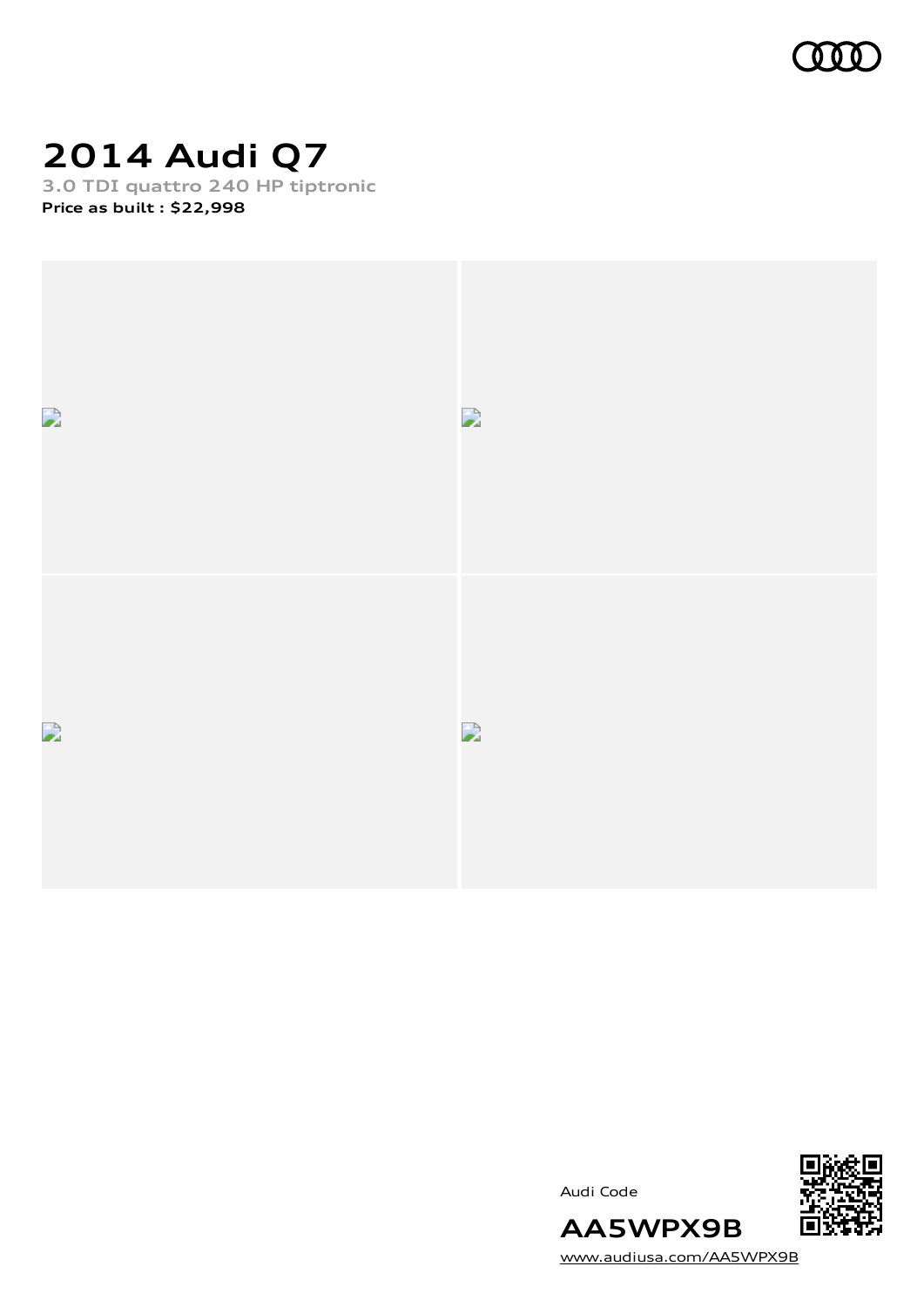### **Summary**

**Audi 2014 Audi Q7** 3.0 TDI quattro 240 HP tiptronic

**Price as buil[t](#page-10-0)** \$22,998

#### **Exterior colour**

Ice Silver metallic

### D

#### **Further Information**

|                 | N٥           |
|-----------------|--------------|
| Mileage         | 92,117 miles |
| Type of vehicle | Used car     |

**Warranty**

#### **Interior colour**

#### **Technical Specifications**

Engine type Six-cylinder Displacement/Bore and 2,967/83.0 x 91.4 cc/mm stroke

Top track speed 130 mph mph

Acceleration (0 - 60 mph) 7.7 sec. seconds

#### **Audi Code** AA5WPX9B

**Your configuration on www.audiusa.com** [www.audiusa.com/AA5WPX9B](https://www.audiusa.com/AA5WPX9B)

**Commission number** 294d36810a0e09b13a10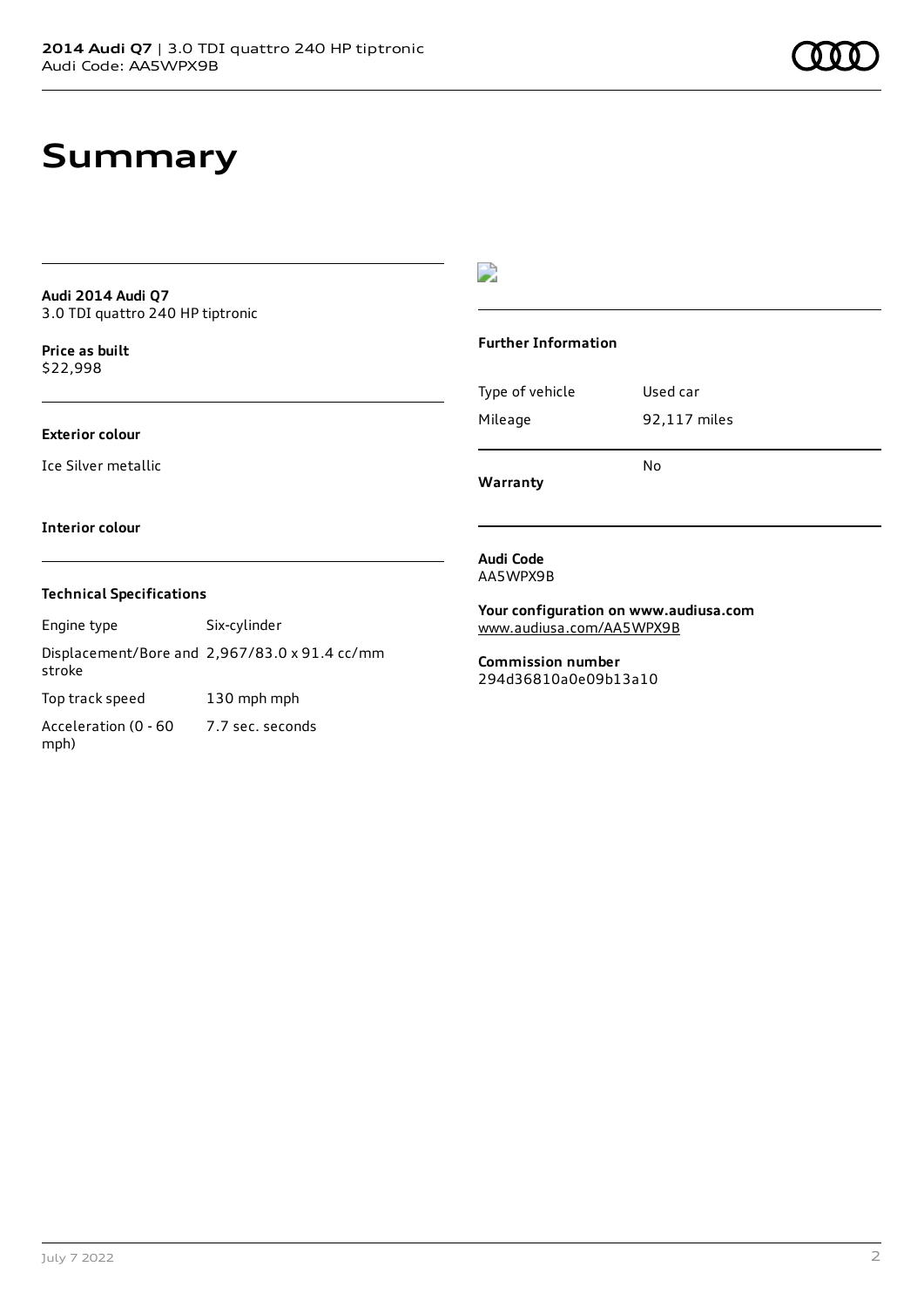# **Equipment**

Ice Silver metallic

Audi advanced key (keyless access)

Power–folding, power–adjustable, auto–dimming, heated side mirrors with memory

275/45 R20 all-season tires

20" 10-spoke V design wheels with 275/45 all-season tires

Chrome trim applied to bumpers, side sills, and door handles

Panoramic sunroof

Electrically adjustable tilt / teles. Steering column

DVD player

Parking system plus (includes front/rear sensors)









**(1/2)**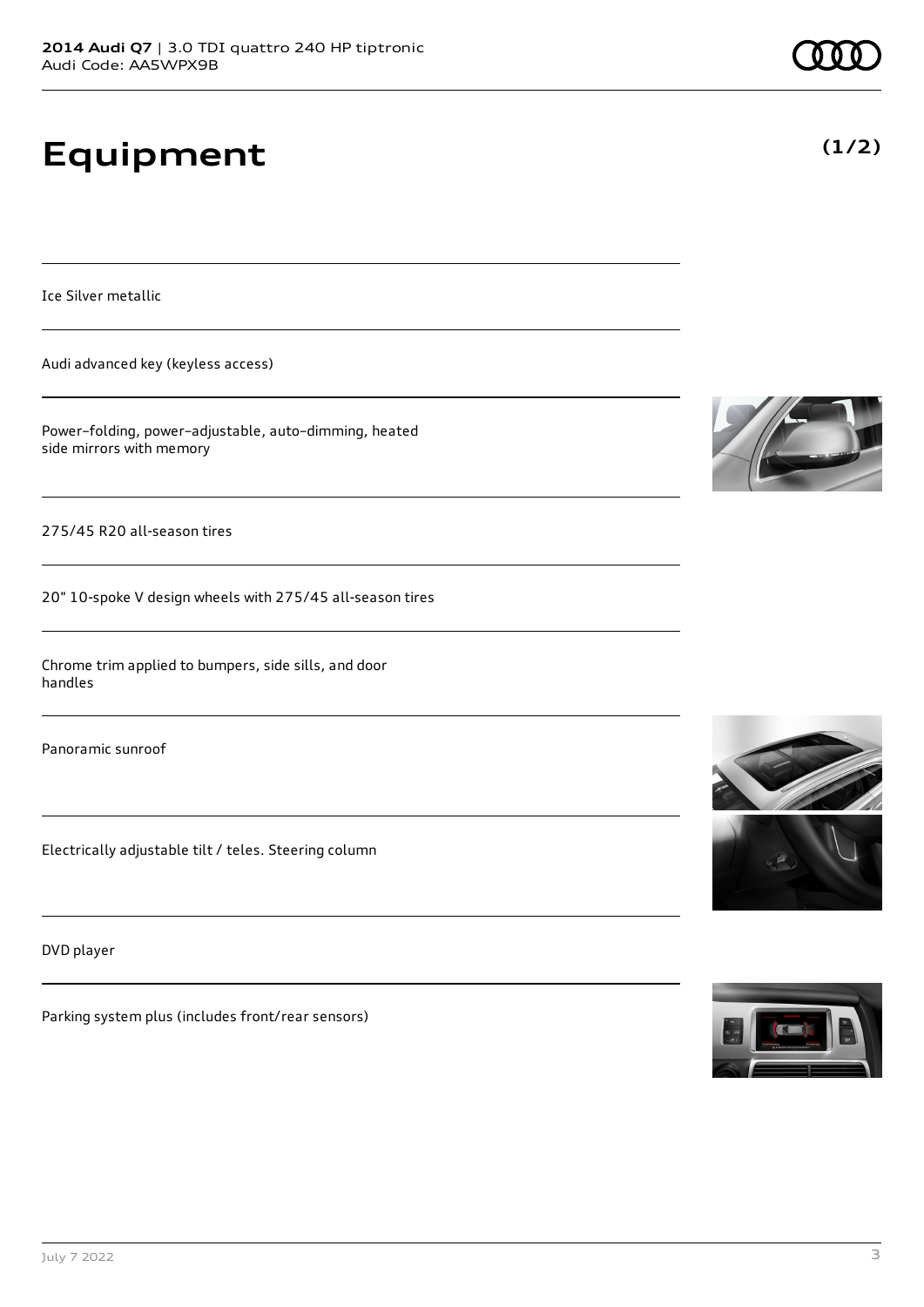# **Equipment**

Rear view camera

BOSE® Surround Sound with 14 speakers and AudioPilot® noise-compensation

Color driver information system

HD Radio™ Technology

Voice control system

Audi side assist

Audi connect®





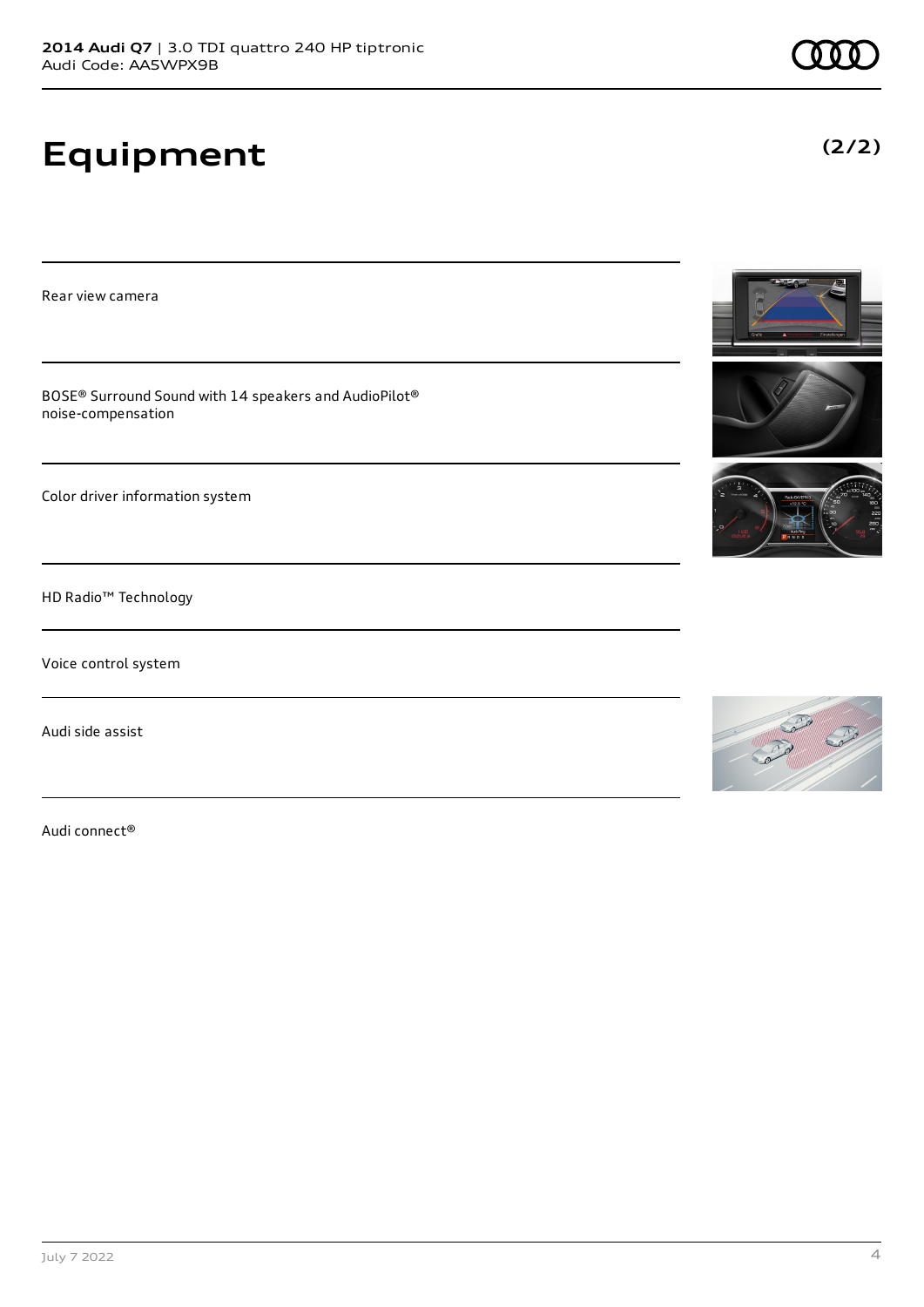### **Standard features**

#### **Safety and Security**

| 4UB             | Driver and front passenger dual-stage<br>airbags, thorax side airbags and Sideguard®<br>head curtain airbags |
|-----------------|--------------------------------------------------------------------------------------------------------------|
| 8T1             | Cruise control with coast, resume and<br>accelerate features                                                 |
| 4H <sub>5</sub> | Power child-safety window and rear door<br>locks                                                             |
| QZ0             | Tilt and telescopic manually adjustable<br>steering column                                                   |
| 7K6             | Tire-pressure monitoring system                                                                              |
| 4X3             | Head airbag system                                                                                           |
| 8N6             | Windshield wipers with four-position<br>adjustable rain sensor rate                                          |
| 3B7             | Lower Anchorage and Tethers for Children<br>(LATCH) in rear seats                                            |
|                 |                                                                                                              |

#### **Exterior**

| 0P <sub>0</sub>  | Dual exhaust outlets                                                                     |
|------------------|------------------------------------------------------------------------------------------|
| 1D <sub>8</sub>  | Provision for towing bracket                                                             |
| 1S1              | Tool kit in storage compartment in trunk                                                 |
| 1 <sub>B</sub> W | Comfort suspension                                                                       |
| 3S1              | Aluminum roof rails                                                                      |
| 8FH              | Bi-functional headlight with gas discharge<br>lamp, for driving on the right (US design) |
| 803              | Audi automatic headlamp leveling                                                         |
| 4KF              | Privacy glass                                                                            |
| 47B              | Brushed aluminum trim on roof rails and<br>around side windows                           |

### **Interior**

| QE1             | Storage package                                                                              |
|-----------------|----------------------------------------------------------------------------------------------|
| 7M0             | Plastic scuff plates in door apertures                                                       |
| 6N)             | <b>Standard Headlining</b>                                                                   |
| 9AD             | Dual-zone automatic climate control                                                          |
| 4L7             | Auto-dimming interior mirror w/ compass                                                      |
| 001             | Additional interior and exterior lighting                                                    |
| 2ZQ             | Four-spoke multifunction steering wheel                                                      |
| 6E6             | Folding front center armrest with adjustable<br>height, dual cupholders, and storage         |
| 7F <sub>9</sub> | Leather shift knob                                                                           |
| 4E9             | Power trunk open/close and hands-free<br>release                                             |
| 5XL             | Dual front sun visors with lighted vanity<br>mirrors                                         |
| 5KL             | Sliding 40/20/40 split folding rear<br>seatbacks with pass-through and adjustable<br>recline |
| 7HA             | Without leather scope                                                                        |
| N1F             | leather seating surfaces                                                                     |
| 4A3             | <b>Heated front seats</b>                                                                    |
| 5TS             | Dark Brown Walnut Wood inlay                                                                 |

#### **Infotainment and Driver Assistance**

UF7 Audi music interface with iPod® integration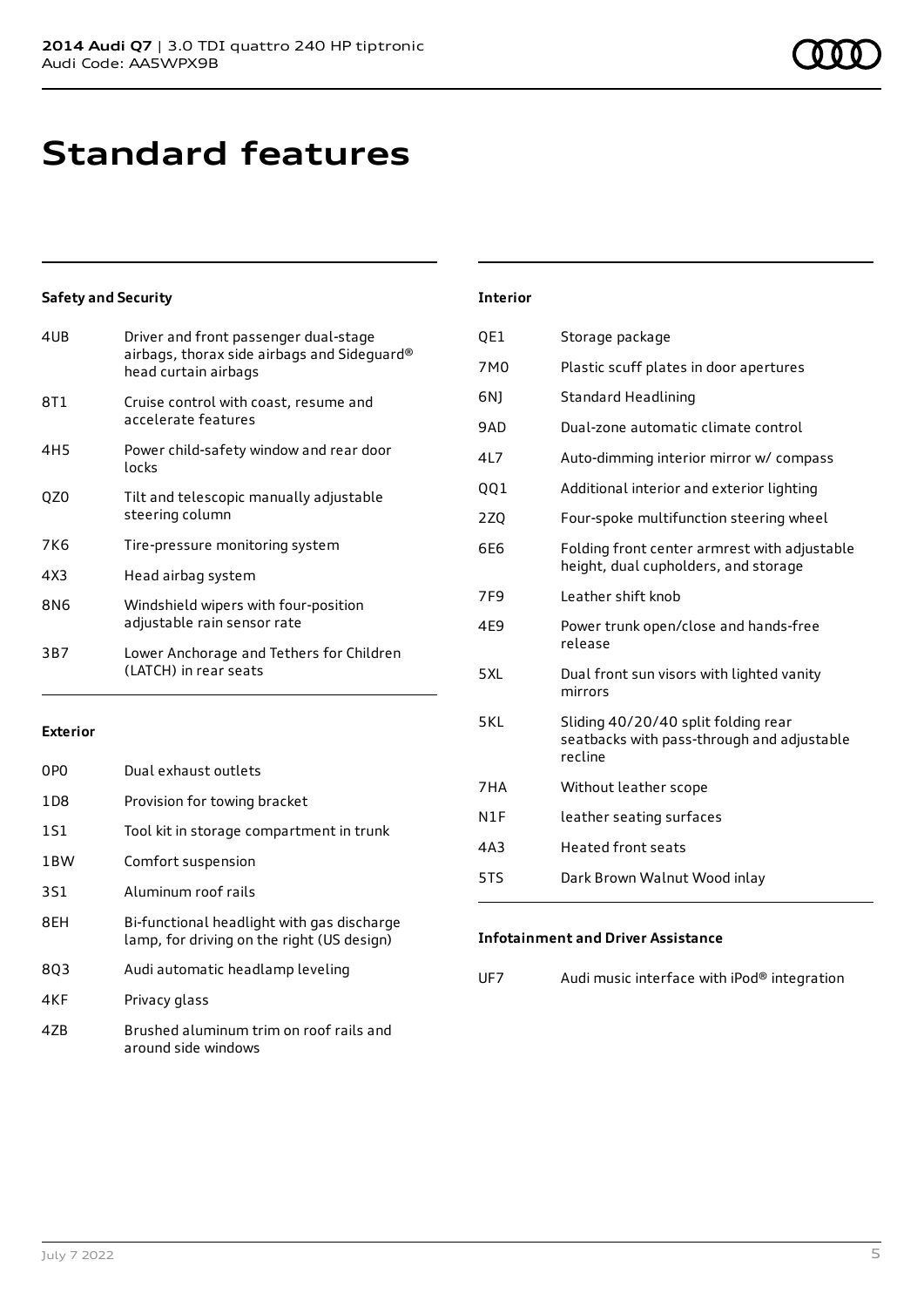### **Dealer remarks**

Odometer is 12016 miles below market average! Clean CARFAX.

2014 Audi Q7 3.0 TDI Premium Plus Clean CarFax, Local Trade, NonSmoker, Well Maintained, 20" 10-Spoke V-Design Wheels, 3-Panel Panorama Sunroof, 6-Step Heated Front Bucket Seats, 8.5J x 19" 5-Arm-Structure-Design Wheels, 9.0J x 20" 10-Spoke-V-Design Wheels, ABS brakes, Alloy wheels, Audi Advanced Key, Auto-Dimming Power-Folding Exterior Mirrors, Compass, Electrically Adjustable Steering Column, Electronic Stability Control, Front & Rear Acoustic Parking Sensors, Front dual zone A/C, HD Radio, Heated door mirrors, Heated front seats, Illuminated entry, Low tire pressure warning, Memory for Driver's Seat & Mirror Adjustments, Power Liftgate, Premium Plus Package, Radio: Audi MMI Navigation Plus, Rearview Parking Camera, Remote keyless entry, Traction control.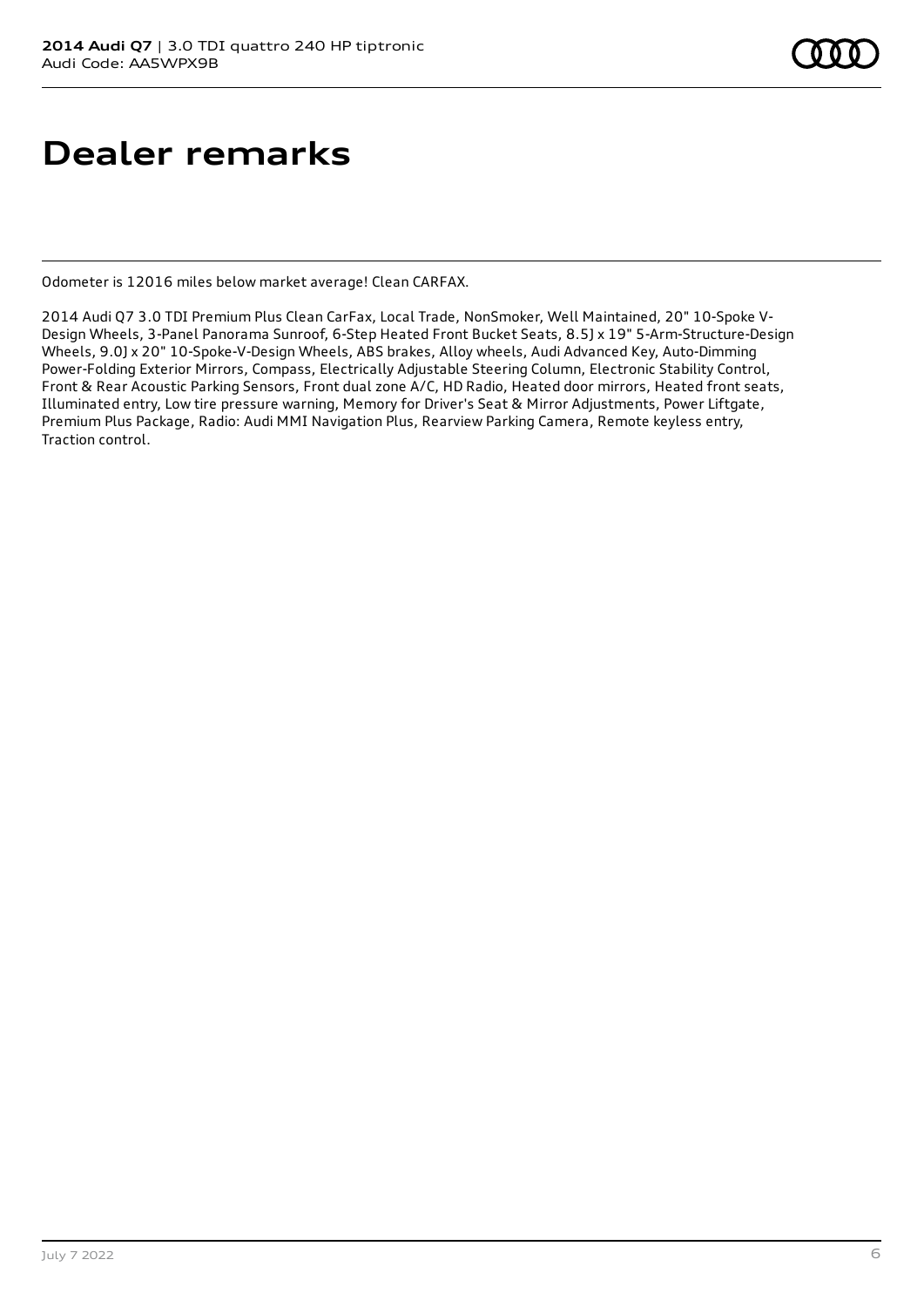### **Technical Specifications**

#### **Engineering | Performance**

| Engine type                                     | Six-cylinder                                  |
|-------------------------------------------------|-----------------------------------------------|
| Acceleration (0 - 60 - 7.7 sec. seconds<br>mph) |                                               |
| Engine block                                    | Cast iron                                     |
| Induction/fuel injection Turbocharged/TDI®      |                                               |
| Cylinder head                                   | Aluminum alloy                                |
| Max. output ps/hp                               | 240 @ 3,500-4,000 @ rpm                       |
| Towing capacity                                 | 5,500 / 6,600 with Towing Package<br>lb       |
| stroke                                          | Displacement/Bore and 2,967/83.0 x 91.4 cc/mm |
| Top track speed                                 | 130 mph mph                                   |
| Valvetrain                                      | 24-Valve DOHC                                 |

#### **Electrical system**

| Alternator | 14 Volts - 190 amp |
|------------|--------------------|
| Battery    | 12 Volts - 110 amp |

**(1/2)**

#### **Transmission | Drivetrain**

| Gear ratios: 8th         | 0.686 |
|--------------------------|-------|
| Gear ratios: 6th         | 1.000 |
| Gear ratios: Final Drive | 3 273 |
| Gear ratios: 7th         | 0.825 |
| Gear ratios: 4th         | 1.437 |
| Gear ratios: 5th         | 1.210 |
| Gear ratios: 2nd         | 2.840 |
| Gear ratios: 3rd         | 1.864 |
| Gear ratios: Reverse     | 4.066 |
| Gear ratios: 1st         | 4.970 |

#### **Steering**

| Steering type                             | Audi servotronic <sup>®</sup> power steering<br>system |
|-------------------------------------------|--------------------------------------------------------|
| Turning diameter, curb-39.4 ft<br>to-curb |                                                        |
| Steering ratio                            | 16.5:1                                                 |

#### **Suspension**

| Front axle | Double-wishbone front suspension |
|------------|----------------------------------|
| Rear axle  | Four-link rear suspension        |

#### **Brakes**

| Front brakes | 13.8 (ventilated disc) in |
|--------------|---------------------------|
| Rear brakes  | 13.0 (ventilated disc) in |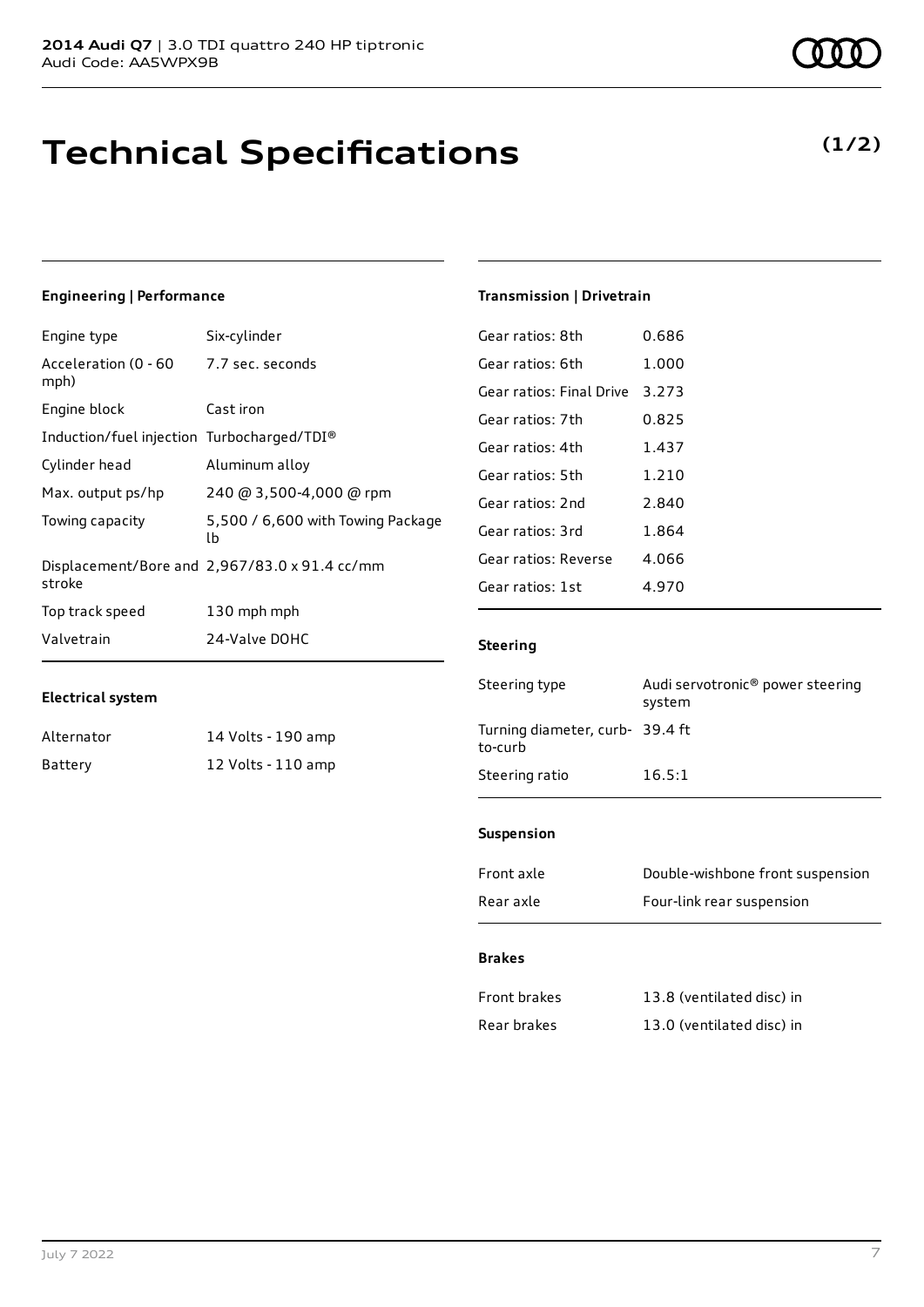### **Technical Specifications**

### **Body**

| Material | Fully galvanized steel unibody with<br>aluminum hood, front fenders, |
|----------|----------------------------------------------------------------------|
|          | tailgate and multistep anti-                                         |
|          | corrosion protection                                                 |

#### **Warranty | Maintenance**

| Warranty    | 4-Year/50,000 mile Audi New<br>Vehicle Limited Warranty                                  |
|-------------|------------------------------------------------------------------------------------------|
| Maintenance | 12-Month/5,000 mile (whichever<br>occurs first) NO CHARGE first<br>scheduled maintenance |

#### **Exterior Measurements**

| Height                           | 68.4 in                                         |
|----------------------------------|-------------------------------------------------|
| Overall width without<br>mirrors | 78.1 in                                         |
| Length                           | 200.3 in                                        |
| Wheelbase                        | 118.2 in                                        |
| Drag coefficient                 | .37/.34 with Audi adaptive air<br>suspension Cw |
| Overall width with<br>mirrors    | 85.7 in                                         |
| Track rear                       | 66.0 in                                         |
| Track front                      | 65.0 in                                         |
| Curb weight                      | 5.412 lb                                        |

#### **Interior measurements**

| Seating capacity                          | 7                                                                                       |
|-------------------------------------------|-----------------------------------------------------------------------------------------|
| Leg room, rear                            | 29.2 in                                                                                 |
| Shoulder room, front                      | 58.7 in                                                                                 |
| Shoulder room, middle                     | 58.1 in                                                                                 |
| Head room, front                          | 39.5 in                                                                                 |
| Head room with middle<br>sunroof          | 37.2 in                                                                                 |
| Shoulder room, rear                       | 48.6 in                                                                                 |
| Head room with front<br>sunroof           | 40.0 in                                                                                 |
| Head room with rear<br>sunroof            | 35.2 in                                                                                 |
| Leg room, middle                          | 37.1 in                                                                                 |
| Head room, rear                           | 35.6 in                                                                                 |
| Leg room, front                           | $41.3$ in                                                                               |
| Head room, middle                         | 39.0 in                                                                                 |
| Cargo volume, rear<br>seatbacks up/folded | 10.9/42.0/72.5 (behind third<br>row/behind second row/behind first<br>row) cu ft, cu ft |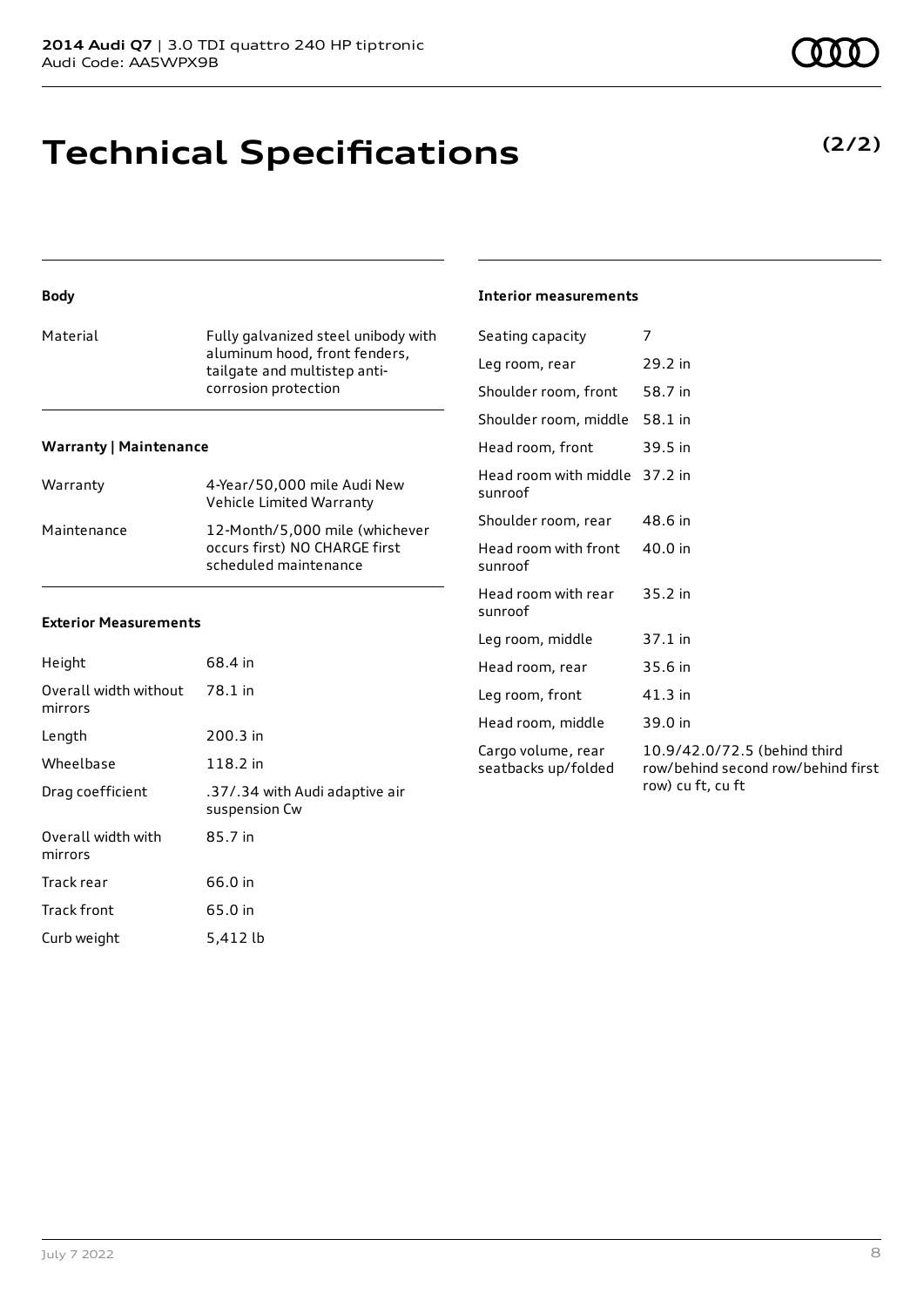### **Consumption- and emission**

#### **Consumption by NEDC**

| urban       | $19 \text{ mpg}$ |
|-------------|------------------|
| extra-urban | 28 mpg           |
| combined    | 22 mpg           |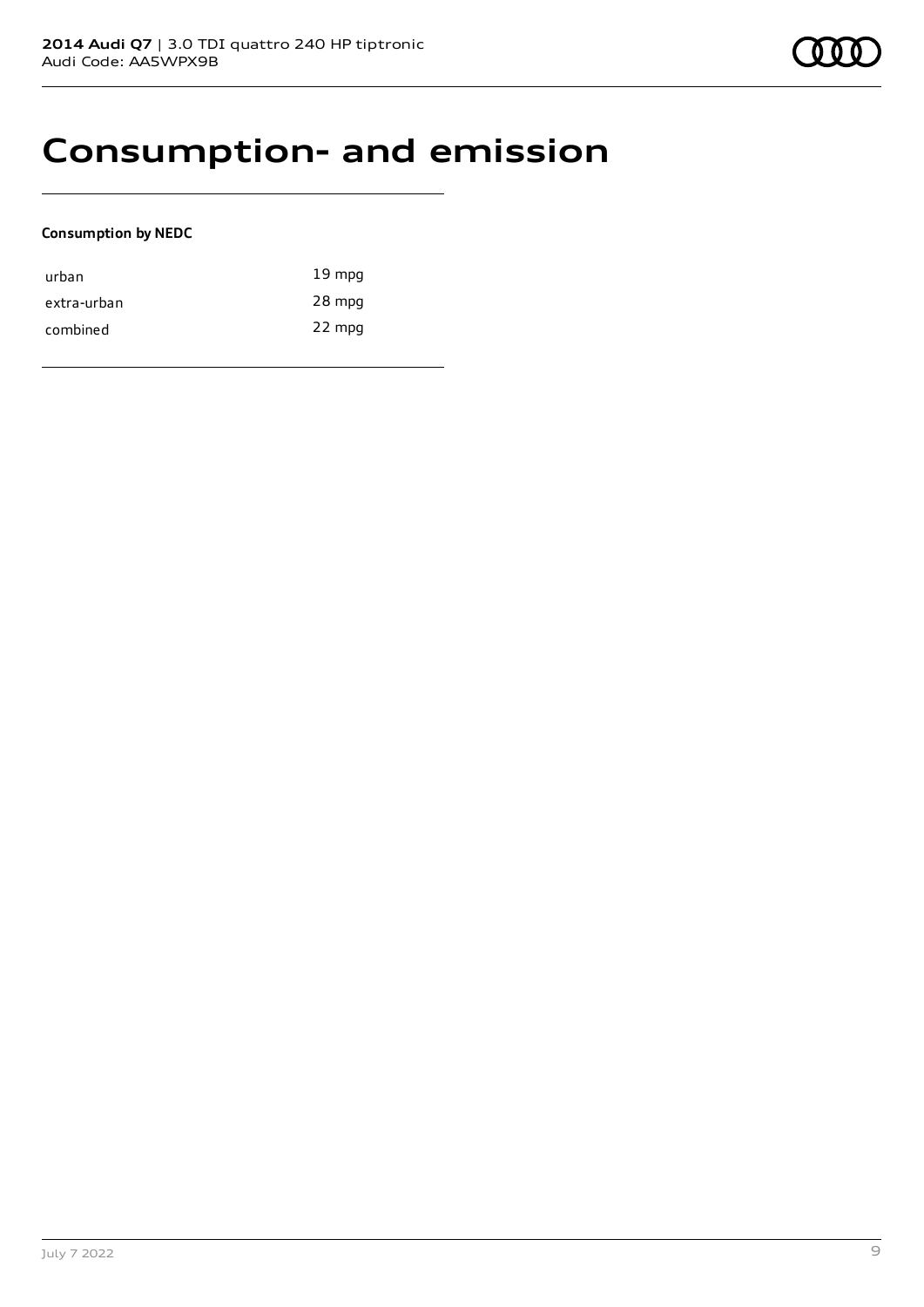

### **Contact**

Dealer **Audi Columbia**

1020 Hannah Dr 29203 Columbia SC

Phone: 8037866601 FAX: 8037545840

www: [https://www.audicolumbia.com](https://www.audicolumbia.com/)